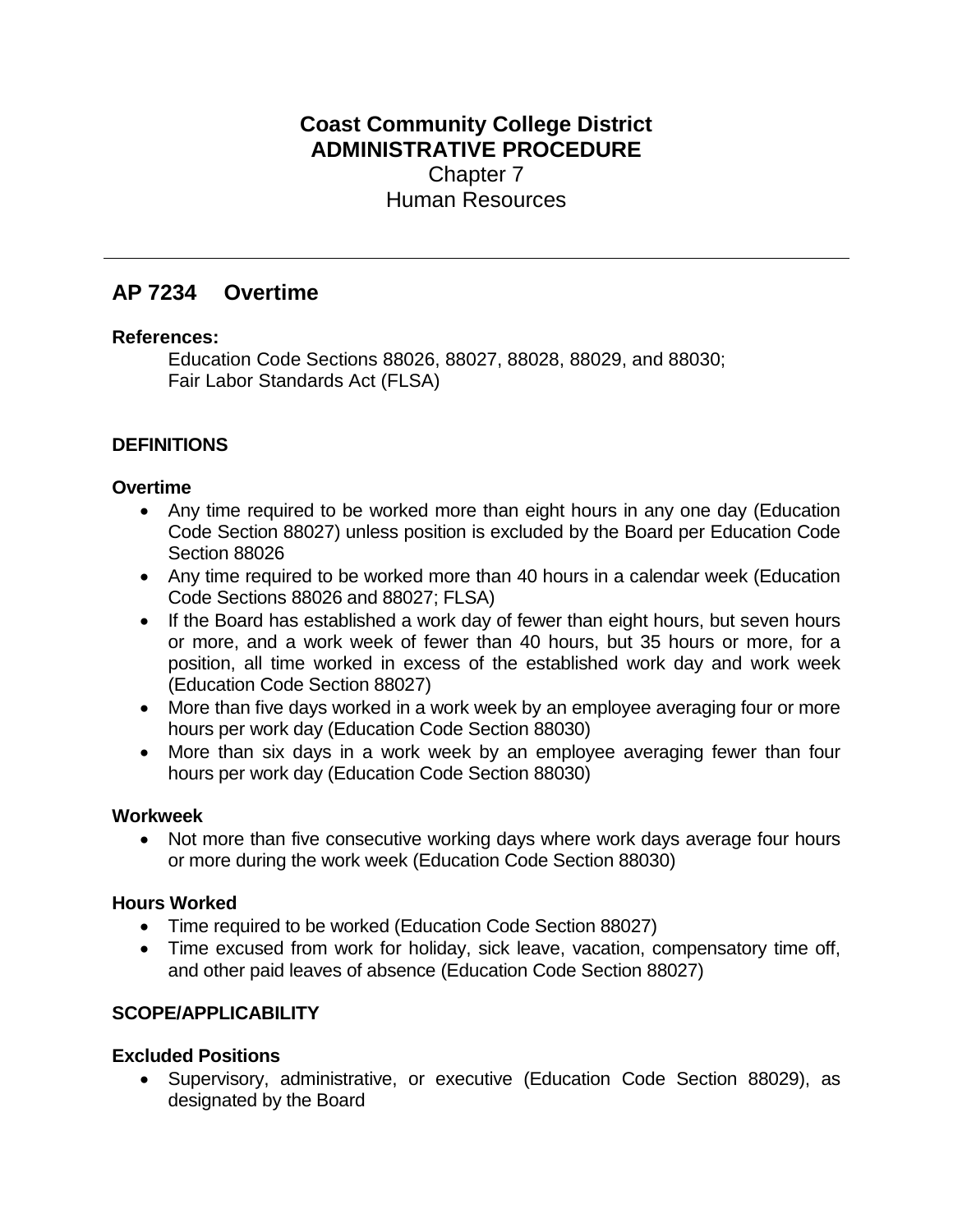- Workday < 7 hours and work week < 35 hours (except for work in excess of five or six work days, depending on length of average workday) (Education Code Section 88029)
- Reduced hours to avoid layoff with consent of majority of affected employees (Education Code Section 88029)
- Positions identified by the Board of Trustees as exempt from overtime for hours worked in excess of eight in a work day, if any (Education Code Section 88026)

## **REMUNERATION FOR OVERTIME**

#### **Compensation**

- Paid at 1.5 times regular rate of pay (or greater) (Education Code Section 88027)
- Compensatory time off (Education Code Section 88028)

Pursuant to the Education Code, overtime is defined to include any time required to be worked in excess of eight hours in any one day and in excess of 40 hours in any calendar week. If the Board establishes a work day of less than eight hours but seven hours or more and a work week of less than 40 hours but 35 hours or more for all of its classified positions or for certain classes of classified positions, all time worked in excess of the established workday and work week shall be deemed to be overtime.

The foregoing provisions do not apply to:

- classified positions for which a work day of fewer than seven hours and a workweek of fewer than 35 hours has been established,
- positions for which a workday of eight hours and a work week of 40 hours has been established, but in which positions employees are temporarily assigned to work fewer than eight hours per day or 40 hours per week when such reduction in hours is necessary to avoid layoffs for lack of work or lack of funds and the consent of the majority of affected employees to such reduction in hours has been first obtained.

For the purpose of computing the number of hours worked, time during which an employee is excused from work because of holidays, sick leave, vacation, compensatory time off, or other paid leave of absence shall be considered as time worked by the employee.

When compensatory time off is authorized in lieu of cash compensation, such compensatory time off shall be granted within 12 calendar months following the month in which the overtime was worked and without impairing the services rendered by the District.

An employee having an average work day of less than four hours during a work week shall, for any work required to be performed on the seventh day following the commencement of his/her work week, be compensated for at a rate equal to 1 1/2 times the regular rate of pay of the employee designated and authorized to perform the work.